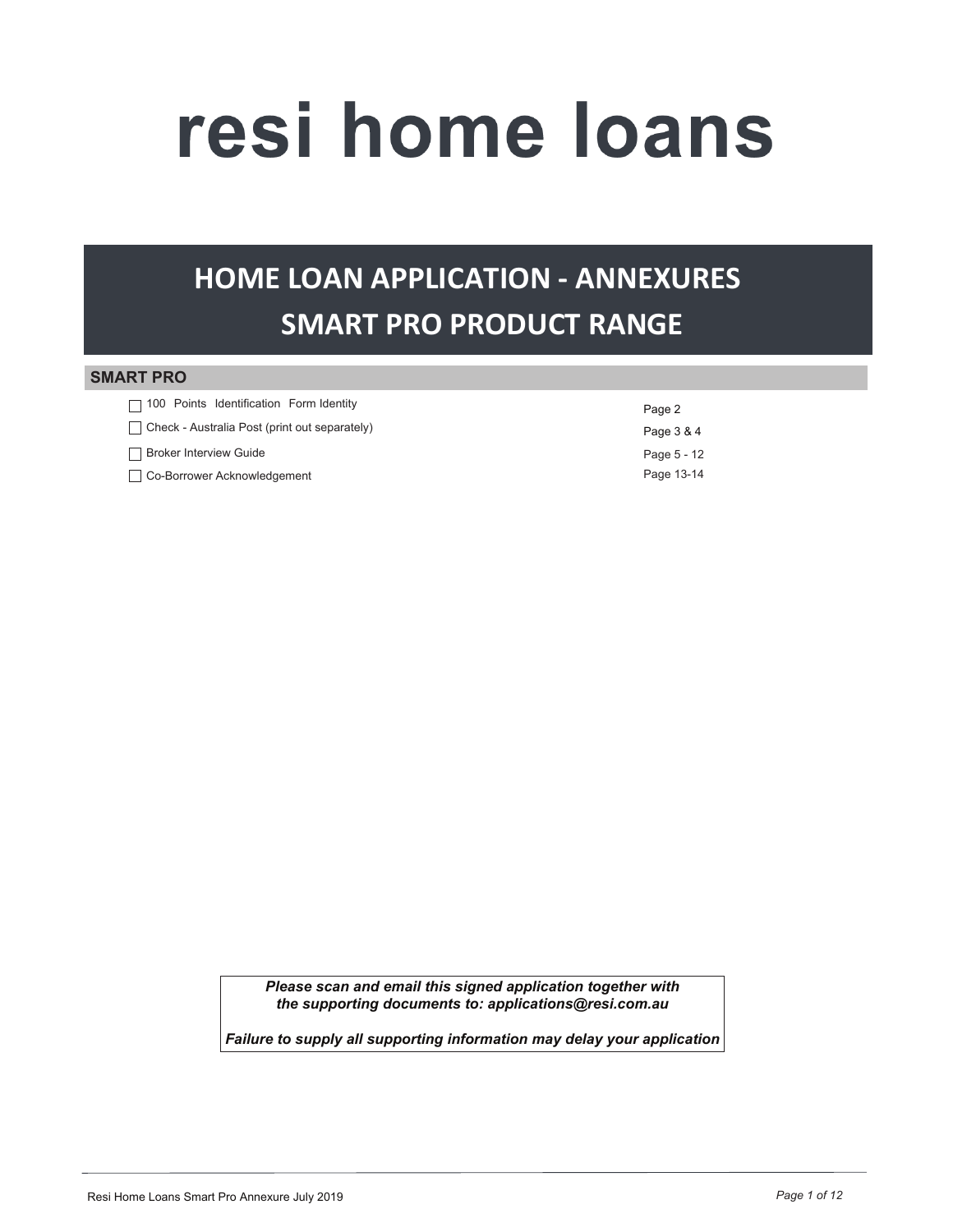#### **100 PONITS IDENTIFICATION CHECK FORM**

Identification check MUST include a document with photo identification. Original documents MUST be sighted by an authorised Broker and a clear copy of the documents must accompany this form. 100 points of verification is required in the possible combinations:

- 2 X Primary Photographic documents OR  $\bullet$
- 1 X Primary Photographic documents AND 1 X Primary non-Photographic document OR  $\bullet$
- 1 X Primary Photographic documents AND 1 X Secondary document  $\bullet$

| <b>Acceptable Documents</b>                                        | <b>Notes</b>                                                                                        | Points value per<br>document |  |  |
|--------------------------------------------------------------------|-----------------------------------------------------------------------------------------------------|------------------------------|--|--|
| 1. Primary Photographic Documents:                                 |                                                                                                     |                              |  |  |
| <b>Australian Drivers Licence</b>                                  | Must have photo and sealed in plastic. For road motor<br>vehicles and cannot be expired             |                              |  |  |
| <b>Australian Passport</b>                                         | Must have photo. Can be expired within preceding 2 years<br>but not cancelled.                      | 70                           |  |  |
| Foreign Passport                                                   | Must have photo. Cannot be expired. Must have<br>confirmation of citizenship/permanent residency.   |                              |  |  |
| Proof of age Card (Photo ID Card QLD)                              | Must have photo and sealed in plastic. Must be Australian<br>Government, State or Territory issued. |                              |  |  |
| 2. Primary non-Photographic Documents:                             |                                                                                                     |                              |  |  |
| Australian or Foreign Birth certificate                            | Must not be birth extract.                                                                          |                              |  |  |
| <b>Citizenship Certificate</b>                                     | Issued by Australian or Foreign Government.                                                         | 70                           |  |  |
| Australian Government Pension/ Social<br>Security/Health Care Card | Must include name, address and cannot be expired.                                                   |                              |  |  |
| 3. Secondary Documents:                                            |                                                                                                     |                              |  |  |
| <b>Australian Tax Office Notice</b>                                | Must include name and address and be under 12 months<br>old from date of issue.                     |                              |  |  |
| Australian Student Photo ID Card                                   | Includes name, address or date of birth and cannot be<br>expired.                                   |                              |  |  |
| Identification card/permit                                         | Must be Australian Government, State or Territory issued<br>and cannot be expired.                  |                              |  |  |
| International License or ID Card                                   | Must include name, date of birth, photo and cannot be<br>expired.                                   | 30                           |  |  |
| Australian Medicare Card                                           | Cannot be expired.                                                                                  |                              |  |  |
| Australian Local Government Rates Notice                           | Must include name and residential address and be under 3<br>months old from date of issue.          |                              |  |  |
| Australian Utility Bill/Registration notice                        | Must include name and residential address and be under 3<br>months old from date of issue.          |                              |  |  |

#### **APPLICANT 1:**

|                 | Document | Document 2 | Document 3 |
|-----------------|----------|------------|------------|
| Document Type   |          |            |            |
| Document Number |          |            |            |

| Full Legal Name (Surname first, please print) | Former Name ^ (Surname first, please print) |
|-----------------------------------------------|---------------------------------------------|
|                                               |                                             |

^where names on supporting documents are inconsistent with ID Documents provided please provide: Change of Name, Marriage or Birth Certificate

#### **APPLICANT 2:**

|                 | Document 1 | Document 2 | Document 3 |
|-----------------|------------|------------|------------|
| Document Type   |            |            |            |
| Document Number |            |            |            |

Full Legal Name (Surname first, please print) Former Name ^ (Surname first, please print)

> ^where names on supporting documents are inconsistent with ID Documents provided please provide: Change of Name, Marriage or Birth Certificate

I am satisfied that the identity of the Applicant/s whose name, former name (if applicable), date of birth or residential address has been verified in accordance with the criteria listed above. I have sighted the original documents listed above. I have completed this in the presence of the Applicant and I verify that the above is true and correct. I am aware that any wilful breach of identification obligations are punishable under the AML/CTF Act 2006

| <b>Broker Name:</b> | <b>Broker Signature:</b>                 | <b>Date Verified:</b> |
|---------------------|------------------------------------------|-----------------------|
|                     | Electronic Signatures are not acceptable |                       |
|                     |                                          |                       |
|                     |                                          |                       |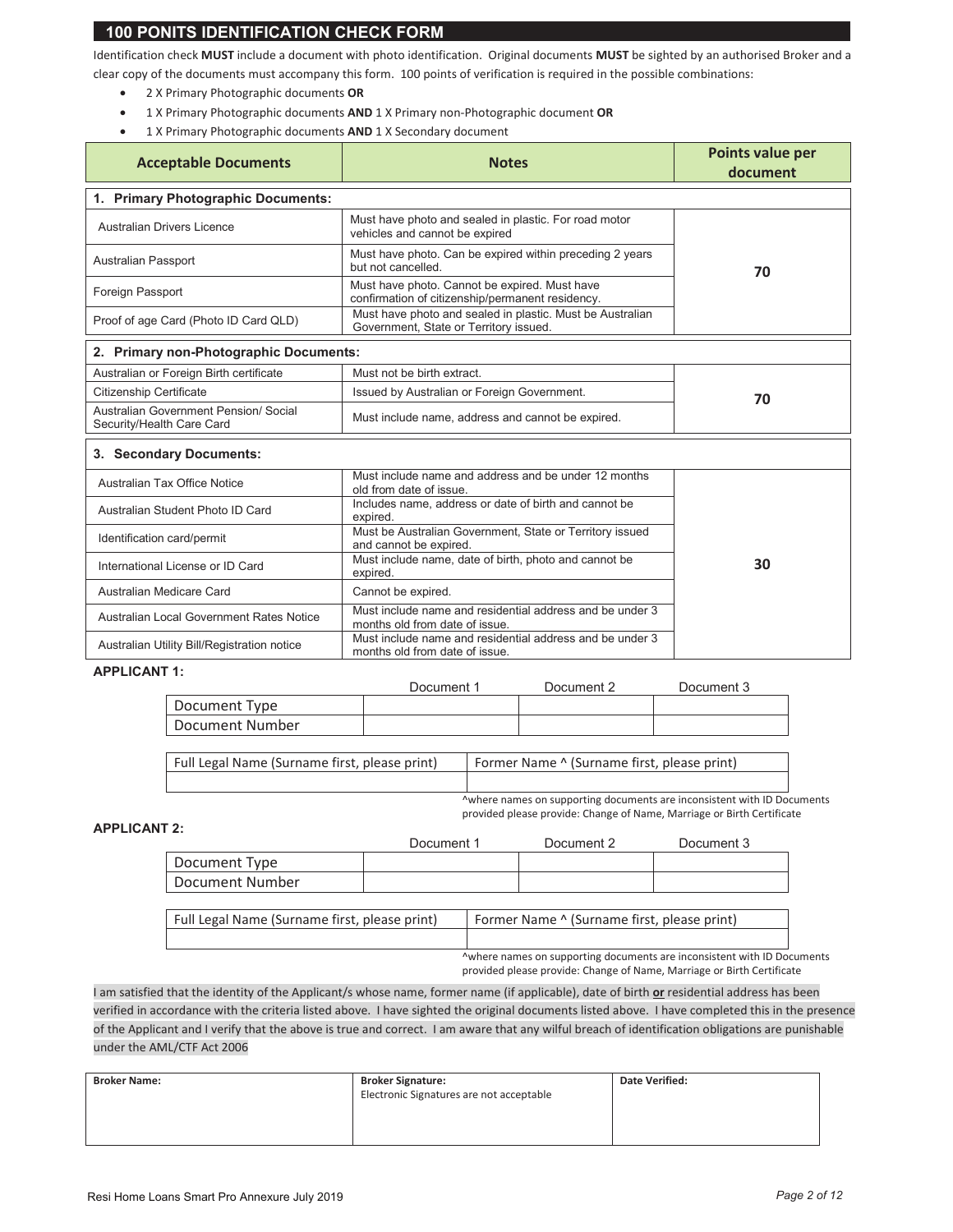### **Broker Interview Guide** (for NCCP Regulated Lending Only)

| residential property and where the purpose is wholly or predominantly for:                               | This form only applies to regulated loans that are secured over residential property. It should only be used where there is an application for a loan secured by                                                                                                                                                                             |  |  |
|----------------------------------------------------------------------------------------------------------|----------------------------------------------------------------------------------------------------------------------------------------------------------------------------------------------------------------------------------------------------------------------------------------------------------------------------------------------|--|--|
| · personal, domestic or household purposes; or                                                           |                                                                                                                                                                                                                                                                                                                                              |  |  |
|                                                                                                          | • to purchase, renovate or improve residential property for investment purposes or to refinance credit provided for that purpose.                                                                                                                                                                                                            |  |  |
| <b>REQUIREMENTS AND OBJECTIVES</b>                                                                       |                                                                                                                                                                                                                                                                                                                                              |  |  |
| <b>1. APPLICANT DECLARED PURPOSE</b>                                                                     |                                                                                                                                                                                                                                                                                                                                              |  |  |
| 1.1 Tick the applicable box to confirm the loan purpose type: Owner Occupier                             | Residential Investment                                                                                                                                                                                                                                                                                                                       |  |  |
| be selected.):                                                                                           | 1.2 Select the purpose for which the loan proceeds will be used and specify the proposed amount required for each purpose selected (Multiple purposes can                                                                                                                                                                                    |  |  |
|                                                                                                          | If purpose is wholly or predominantly commercial or investment (other than in residential property), this interview guide is not intended to be used.                                                                                                                                                                                        |  |  |
| <b>Purpose</b>                                                                                           | Amount (\$)                                                                                                                                                                                                                                                                                                                                  |  |  |
| Purchase a property                                                                                      |                                                                                                                                                                                                                                                                                                                                              |  |  |
| Construction                                                                                             |                                                                                                                                                                                                                                                                                                                                              |  |  |
| Renovations                                                                                              |                                                                                                                                                                                                                                                                                                                                              |  |  |
| <b>Investment Purposes</b>                                                                               |                                                                                                                                                                                                                                                                                                                                              |  |  |
| Purchase a motor vehicle, boat, trailer etc.                                                             |                                                                                                                                                                                                                                                                                                                                              |  |  |
| Refinance                                                                                                |                                                                                                                                                                                                                                                                                                                                              |  |  |
| Debt consolidation                                                                                       |                                                                                                                                                                                                                                                                                                                                              |  |  |
| Other Purpose(s) being:                                                                                  |                                                                                                                                                                                                                                                                                                                                              |  |  |
|                                                                                                          |                                                                                                                                                                                                                                                                                                                                              |  |  |
| <b>Total Amount of Credit Sought:</b>                                                                    |                                                                                                                                                                                                                                                                                                                                              |  |  |
| be selected.):                                                                                           | 1.3 Select the purpose for which the loan proceeds will be used and specify the proposed amount required for each purpose selected (Multiple purposes can                                                                                                                                                                                    |  |  |
|                                                                                                          | If purpose is wholly or predominantly commercial or investment (other than in residential property), this interview guide is not intended to be used.                                                                                                                                                                                        |  |  |
| to be made by the broker and acknowledged by the applicant(s).                                           | Where loan purpose declared in 1.2 includes Refinance, Debt Consolidation and/or Purchase a motor vehicle, boat, trailer etc, the following declarations would need                                                                                                                                                                          |  |  |
| of those goods if the term exceeds the lifespan of the original goods.                                   | I have discussed that the goods being financed / refinanced may not hold their value for as long as the remaining term of the loan and so the applicant(s) may be<br>paying for those goods beyond their useful lifespan and value. Additionally, I have discussed that the applicant(s) may not be in a position to finance the replacement |  |  |
|                                                                                                          | I have discussed with the applicant(s) that they may end up paying more interest compared to taking the loan over a shorter term more in line with the useful life of the goods.                                                                                                                                                             |  |  |
|                                                                                                          | I have discussed with the applicant the option of a separate loan with a shorter term for the part of the loan required for the purpose of the goods.                                                                                                                                                                                        |  |  |
| $\Box$ The applicant(s) appeared to understand and wants to proceed.                                     |                                                                                                                                                                                                                                                                                                                                              |  |  |
| Where Debt Consolidation has been selected in 1.2, please complete 1.3 and 1.4.                          |                                                                                                                                                                                                                                                                                                                                              |  |  |
| Otherwise, continue to 1.5.                                                                              |                                                                                                                                                                                                                                                                                                                                              |  |  |
| 1.3 If Debt Consolidation was selected in 1.2, will existing credit card limits be reduced or cancelled? |                                                                                                                                                                                                                                                                                                                                              |  |  |
| $No$  <br>Yes                                                                                            |                                                                                                                                                                                                                                                                                                                                              |  |  |
| If Yes, please give details below:                                                                       |                                                                                                                                                                                                                                                                                                                                              |  |  |
|                                                                                                          |                                                                                                                                                                                                                                                                                                                                              |  |  |
|                                                                                                          |                                                                                                                                                                                                                                                                                                                                              |  |  |
| or car loan debt after consolidating existing debts.                                                     | 1.4 I have discussed with the applicant(s) that they may end up paying more interest, particularly if the applicant(s) incurs further credit card, personal loan                                                                                                                                                                             |  |  |
| The applicant(s) appeared to understand and wants to proceed.                                            |                                                                                                                                                                                                                                                                                                                                              |  |  |
| 1.5 Term of credit sought:                                                                               |                                                                                                                                                                                                                                                                                                                                              |  |  |
| Years                                                                                                    | Months                                                                                                                                                                                                                                                                                                                                       |  |  |
|                                                                                                          |                                                                                                                                                                                                                                                                                                                                              |  |  |
|                                                                                                          |                                                                                                                                                                                                                                                                                                                                              |  |  |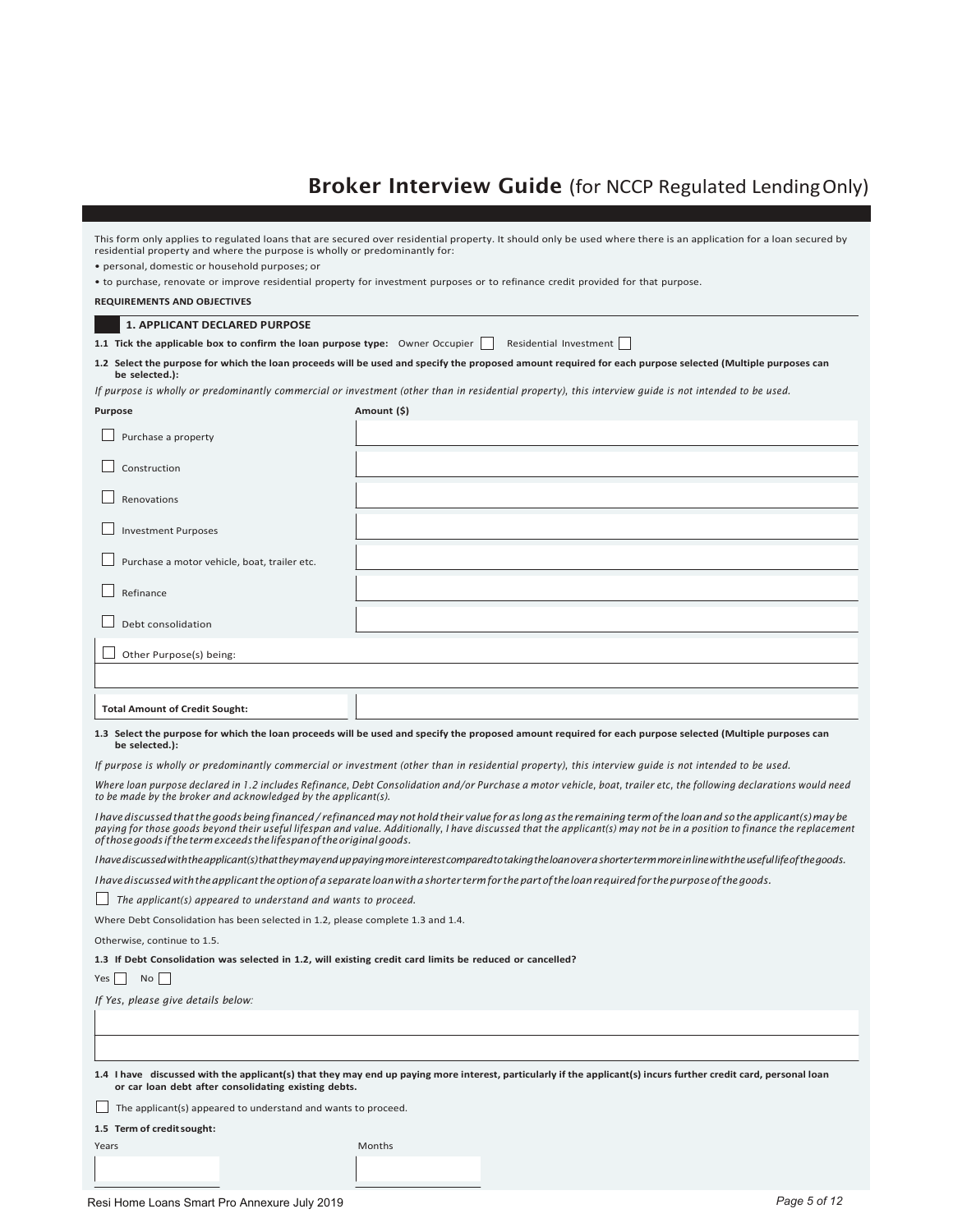This section is to be completed if the applicant(s) is refinancing or consolidating debts with the proceeds of the proposed loan. If the applicant(s) is not<br>refinancing or consolidating debts, continue to the 3. Possible A

#### 2.1 Why does the applicant(s) want to refinance the existing loan? (Multiple options can be selected.)

 $\Box$  Reduced repayments

Please specify current and anticipated repayments under the existing loan:

 $\square$  Lower interest rate

Please specify current and anticipated interest rates under the existing loan:

 $\Box$  Increase total loan amount

 $\Box$  Greater flexibility / extra or specific loan features under proposed loan

Please give details:

 $\Box$  Wants to reduce number of lenders / consolidate debts

Please give details:

 $\Box$  Dissatisfied with other financial institution

Please give details:

 $\Box$  Close to end of current loan term

Please give details:

 $\Box$  Other

Please give details:

#### **3. POSSIBLE ADVERSE CHANGES TO FINANCIAL SITUATION**

3.1 Do the applicant(s) plan or anticipate changes (other than retirement - see 3.4) to their future financial circumstances that could ADVERSELY impact their ability to repay the loan?

 $Yes \ \blacksquare$  No  $\square$ 

If Yes, specify to which applicant(s) the changes apply and answer the remaining questions for all applicants together.

□ Applicant 1 □ Applicant 2

#### 3.2 If Yes, what is the nature of the planned or anticipated change?

Select one or more of the relevant options and give details of the expected change or changes in the table below.

| Period of Impact | Monthly Financial Impact (\$) |
|------------------|-------------------------------|
|                  |                               |

| Extended unpaid leave (e.g. parental leave)      |  |
|--------------------------------------------------|--|
| Reduced income                                   |  |
| End of contract / loss of employment<br>$\sim$ 1 |  |
| Leaving employment                               |  |
| Increased debt repayment(s) for an existing loan |  |
| Large expenditure                                |  |
| Medical treatment / illness                      |  |
|                                                  |  |
|                                                  |  |
|                                                  |  |
| Other (please give details below)                |  |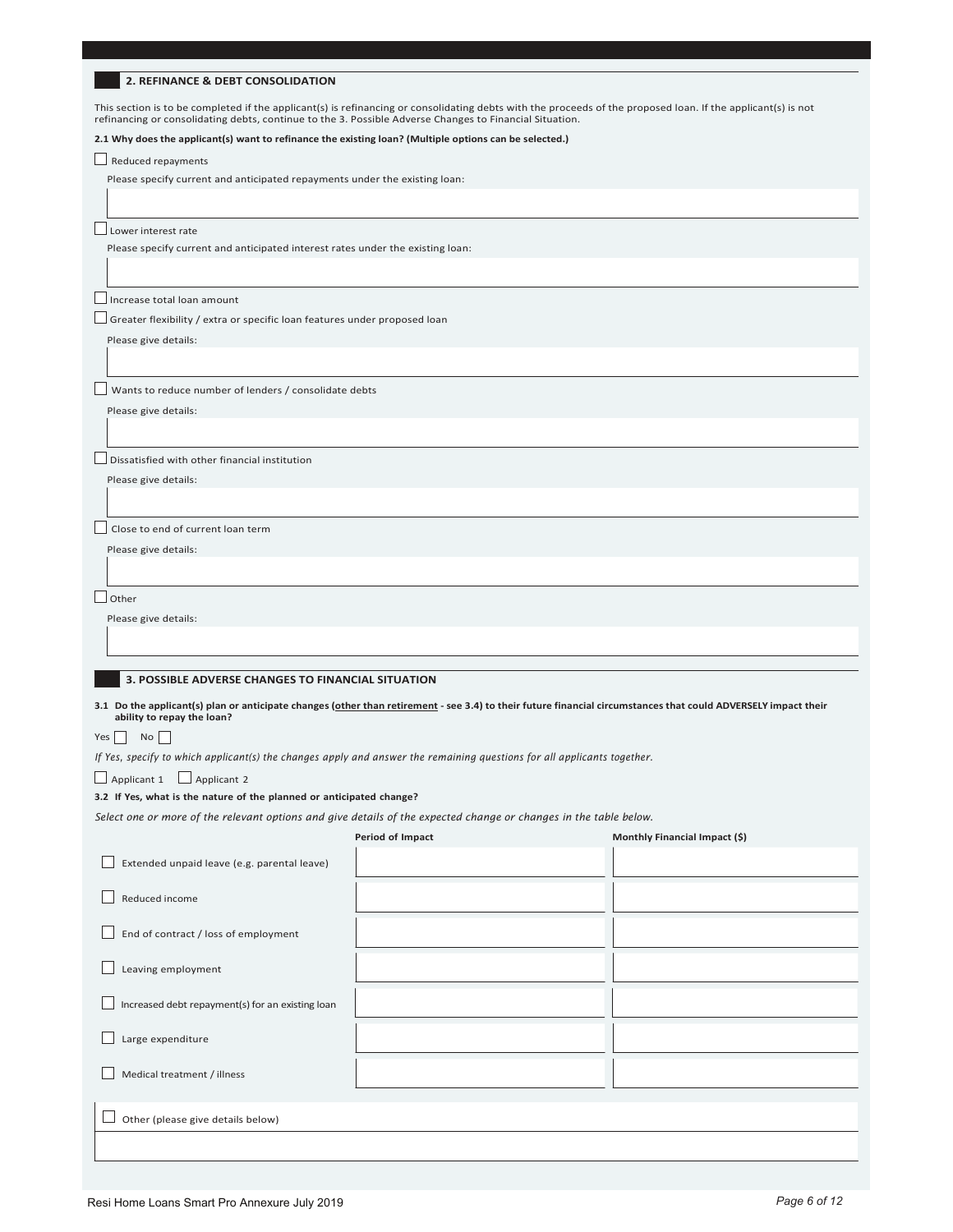|                                                                                                  | 3.3 How do the applicant(s) intend to meet their loan repayments following the planned or anticipated change(s)?                                                                                                                                                                          |
|--------------------------------------------------------------------------------------------------|-------------------------------------------------------------------------------------------------------------------------------------------------------------------------------------------------------------------------------------------------------------------------------------------|
| Select one or more of the relevant options and give details of those options in the table below. | <b>Details</b>                                                                                                                                                                                                                                                                            |
| Additional income source                                                                         |                                                                                                                                                                                                                                                                                           |
| Reduce expenditure                                                                               |                                                                                                                                                                                                                                                                                           |
| Sale of assets                                                                                   |                                                                                                                                                                                                                                                                                           |
| Savings and/or Superannuation (please give<br>details if not already captured in Financials)     |                                                                                                                                                                                                                                                                                           |
| Co-applicant's income (please give details if<br>not already captured in Financials)             |                                                                                                                                                                                                                                                                                           |
| Other (please give details below)                                                                |                                                                                                                                                                                                                                                                                           |
|                                                                                                  |                                                                                                                                                                                                                                                                                           |
|                                                                                                  |                                                                                                                                                                                                                                                                                           |
|                                                                                                  |                                                                                                                                                                                                                                                                                           |
| 3.4 At what age is the applicant(s) planning to retire?                                          |                                                                                                                                                                                                                                                                                           |
| Applicant 1                                                                                      | Applicant 2                                                                                                                                                                                                                                                                               |
|                                                                                                  |                                                                                                                                                                                                                                                                                           |
|                                                                                                  | If either applicant(s) plan(s) to retire during the proposed loan term or past age 70 (deemed retirement age) which will occur during the proposed loan term,<br>continue to 3.5 (using whichever is the lower of the planned or deemed retirementage). Otherwise, continue to Section 4. |
| 3.5 How would the applicant(s) propose to repay the loan? (Multiple options can be selected.)    |                                                                                                                                                                                                                                                                                           |
| Repayment of loan prior to retirement                                                            | Downsizing home                                                                                                                                                                                                                                                                           |
| Sale of assets                                                                                   | Recurring incomefrom superannuation                                                                                                                                                                                                                                                       |
| Superannuation lump sum following retirement                                                     | Savings                                                                                                                                                                                                                                                                                   |
| Income from other investments                                                                    | Co-applicant's income                                                                                                                                                                                                                                                                     |
| Other (please give details below)                                                                |                                                                                                                                                                                                                                                                                           |
|                                                                                                  |                                                                                                                                                                                                                                                                                           |
|                                                                                                  |                                                                                                                                                                                                                                                                                           |
|                                                                                                  |                                                                                                                                                                                                                                                                                           |
|                                                                                                  |                                                                                                                                                                                                                                                                                           |
|                                                                                                  |                                                                                                                                                                                                                                                                                           |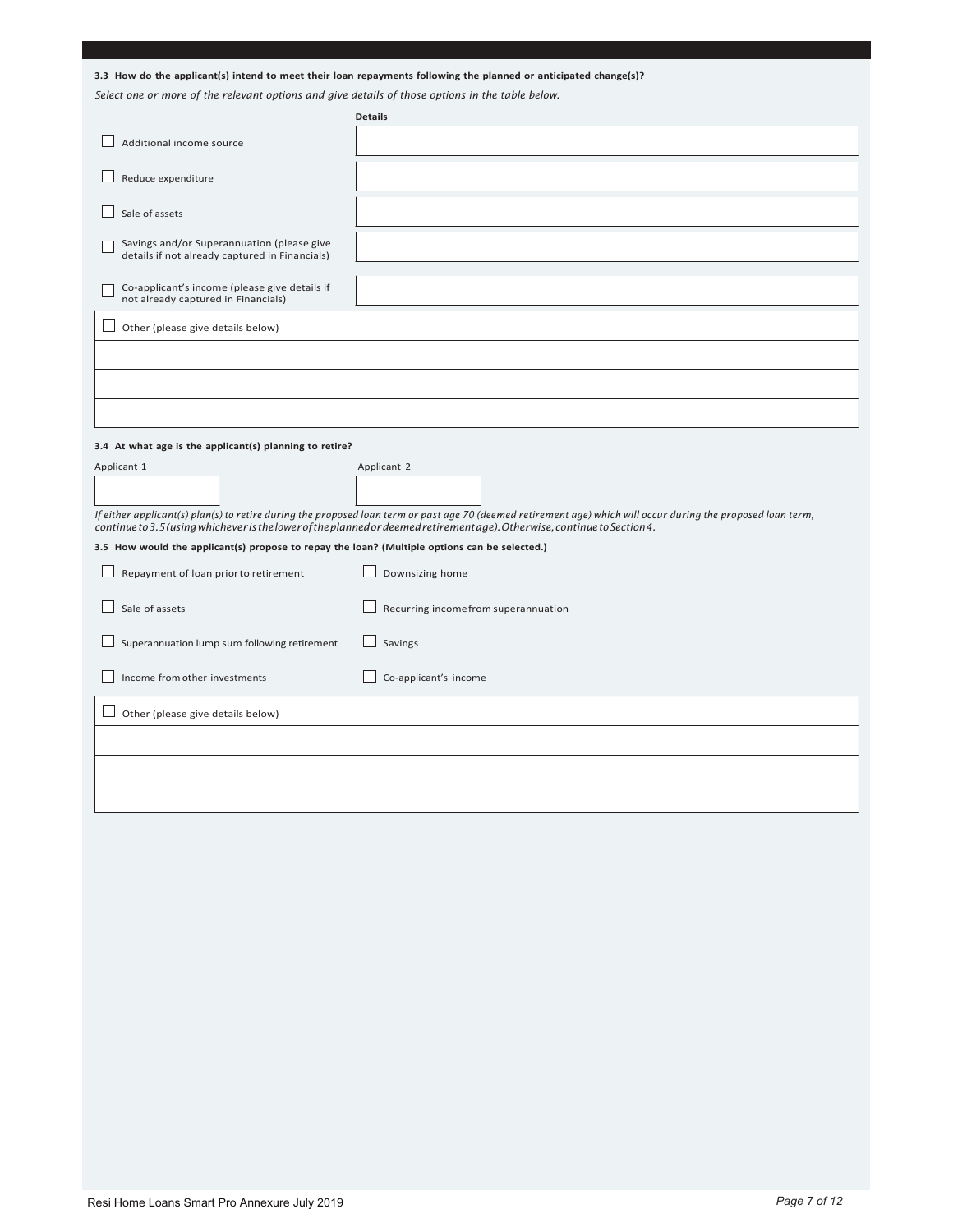#### **4. LOAN FEATURES**

**Loan Features Selection** 

In order to complete this section, brokers must consider all answers previously given, and in particular, those relating to:

• Loan Purpose (Section 1);

- Refinance & Debt Consolidation (if applicable) (Section 2);
- Possible adverse changes to financial situation (Section 3);

Each feature in the table is to be marked as 'Important', 'Not Important' or 'Don't Want', depending on the broker's discussion with the applicant(s).

'Important' means the feature is a high priority for the applicant(s). 'Not Important' means it is not of high priority to the applicant(s). 'Don't Want' should be selected where the applicant(s) expressly do not want the feature.

Where a feature is identified as 'Not Important' or 'Don't Want', no further action is required for the purposes of this table.

Where a feature is identified as 'Important', the broker must ascertain from the applicant(s) why that feature is important to them. Please select the appropriate reasons in the 'Reason' column for any feature that is marked 'Important'. In selecting the reasons, the broker should ensure the applicant(s) consider the<br>particular benefit(s) of the feature that is/are important to them the repayment amount during the fixed rate period).

Where the feature has been selected for reasons other than for reasons already provided, ensure details of those 'Other' reasons are captured in the same column.

Where a feature is identified as 'Important', confirm the applicant(s) understands each of the risks contained in the 'Features' column by ticking the relevant box alongside that risk.

| Feature                                                                                                                                                                                                                                                                                                                                                                                                                                                                                                                                                                                                                                                                                                                                                                                                                                                                                                            | Important                                                                                                                                                                                                                                                                           | Reason                                                                                                                                                                                                                                                          | <b>Not</b><br>important | Don't<br>Want |
|--------------------------------------------------------------------------------------------------------------------------------------------------------------------------------------------------------------------------------------------------------------------------------------------------------------------------------------------------------------------------------------------------------------------------------------------------------------------------------------------------------------------------------------------------------------------------------------------------------------------------------------------------------------------------------------------------------------------------------------------------------------------------------------------------------------------------------------------------------------------------------------------------------------------|-------------------------------------------------------------------------------------------------------------------------------------------------------------------------------------------------------------------------------------------------------------------------------------|-----------------------------------------------------------------------------------------------------------------------------------------------------------------------------------------------------------------------------------------------------------------|-------------------------|---------------|
| 4.1 Rate Type                                                                                                                                                                                                                                                                                                                                                                                                                                                                                                                                                                                                                                                                                                                                                                                                                                                                                                      |                                                                                                                                                                                                                                                                                     |                                                                                                                                                                                                                                                                 |                         |               |
| <b>Fixed rate</b><br>Rate is fixed for a specified term giving certainty of interest and<br>repayments for that term.<br>Ensure each applicant understands each of the following risks:<br>. Rate is fixed at a point in time and applicant(s) will not benefitfrom<br>subsequent market interest rate reductions during fixed rate period.<br>. Rate may change between the time of approval and the time of<br>drawdown if rate lock has not been obtained.<br>. Limited or no ability to make additional repayments while the<br>interest rate is fixed.<br>. May not have the ability to redraw.<br>. Possibility of expensive break/economic costs if, during the fixed<br>interest rate period, applicant(s):<br>- Repay loan in full;<br>- Switch to another product or loan type;<br>- Make additional repayments over and above any prescribed limit;<br>- Sell the property; or<br>- Seek further funds. | If feature is marked<br>'Important', confirm<br>that each of the risks<br>listed in 'Features'<br>been explained to<br>the applicant $(s)$ :<br><b>AND</b><br>indicate the preferred<br>duration of the fixed<br>rate period:<br>1 year<br>2 years<br>3 years<br>4 years<br>5 years | Where fixed rate is<br>important, why is this?<br>Certainty of repayments.<br>Make budgeting easier.<br>Other.<br>Details for "Other":                                                                                                                          |                         |               |
| Variable rate<br>Interest charged and repayments will change to reflect interest rate<br>movements.<br>Ensure each applicant understands the following risk:<br>• Interest rate and repayment amount may increase while the loan<br>is on a variable rate.                                                                                                                                                                                                                                                                                                                                                                                                                                                                                                                                                                                                                                                         | If feature is marked<br>'Important', confirm<br>that each of the risks<br>listed in 'Features'<br>have been explained<br>to the applicant $(s)$ :<br>been explained to<br>the applicant $(s)$ :                                                                                     | Where variable rate is<br>important, why is this?<br>To take advantage<br>of potential future<br>decreases in the<br>interest rate.<br>Flexibility with respect<br>to repayment, redraw<br>and/or early repayment<br>of loan.<br>Other.<br>Details for "Other": | L                       |               |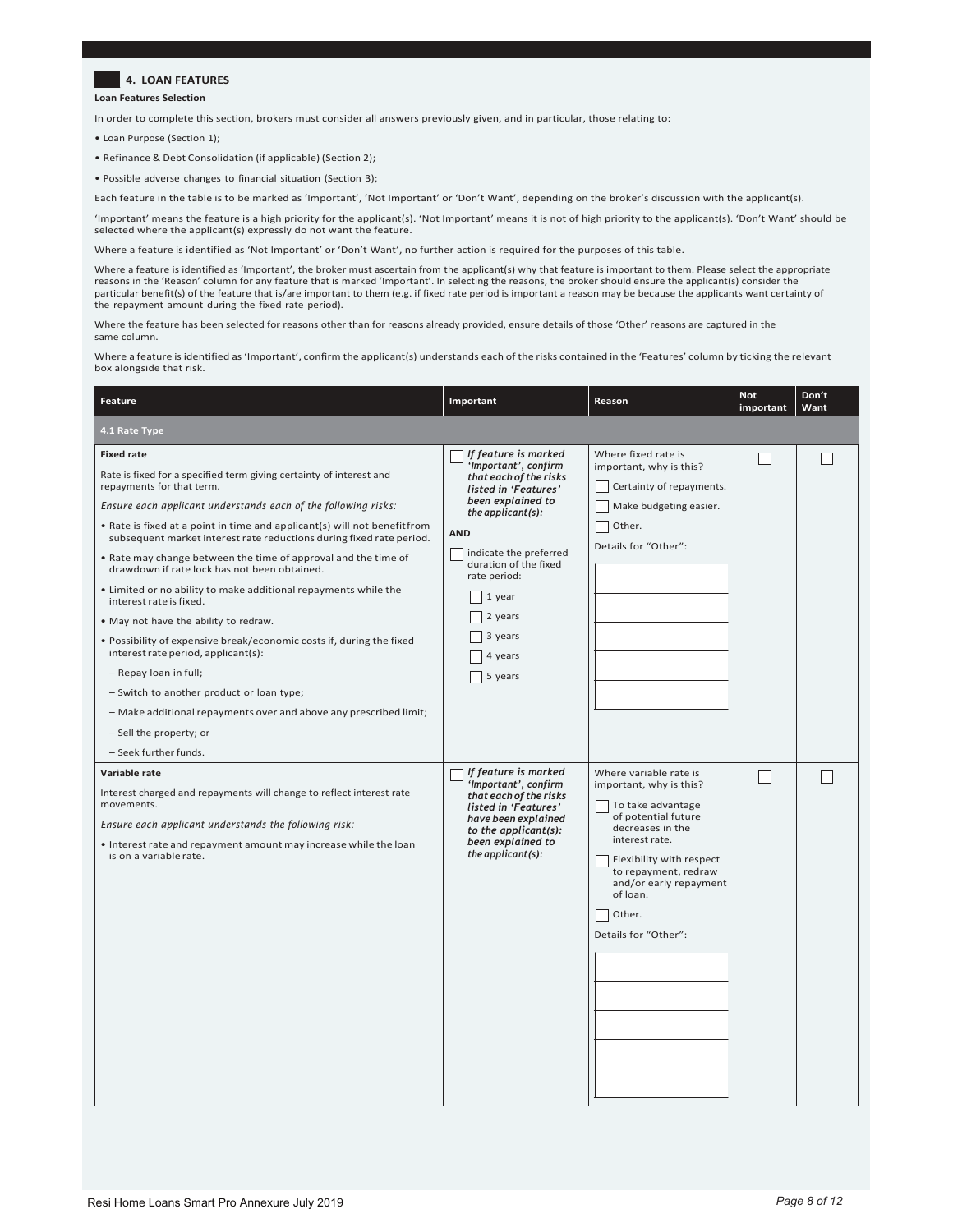| Feature                                                                                                                                                                                                                                                                                                                                                                                                                                                                                                                                                                                                                                                                                                                                                                                                                                                                                                                                                                                                                                                                                                                                                                                                                                                                                                                                                                                                                                                               | Important                                                                                                                                                                                                                                                                            | Reason                                                                                                                                                                                                                                                                                                                                                                                                                                                                   | <b>Not</b><br>important | Don't<br>Want |
|-----------------------------------------------------------------------------------------------------------------------------------------------------------------------------------------------------------------------------------------------------------------------------------------------------------------------------------------------------------------------------------------------------------------------------------------------------------------------------------------------------------------------------------------------------------------------------------------------------------------------------------------------------------------------------------------------------------------------------------------------------------------------------------------------------------------------------------------------------------------------------------------------------------------------------------------------------------------------------------------------------------------------------------------------------------------------------------------------------------------------------------------------------------------------------------------------------------------------------------------------------------------------------------------------------------------------------------------------------------------------------------------------------------------------------------------------------------------------|--------------------------------------------------------------------------------------------------------------------------------------------------------------------------------------------------------------------------------------------------------------------------------------|--------------------------------------------------------------------------------------------------------------------------------------------------------------------------------------------------------------------------------------------------------------------------------------------------------------------------------------------------------------------------------------------------------------------------------------------------------------------------|-------------------------|---------------|
| <b>Rate Type</b>                                                                                                                                                                                                                                                                                                                                                                                                                                                                                                                                                                                                                                                                                                                                                                                                                                                                                                                                                                                                                                                                                                                                                                                                                                                                                                                                                                                                                                                      |                                                                                                                                                                                                                                                                                      |                                                                                                                                                                                                                                                                                                                                                                                                                                                                          |                         |               |
| <b>Fixed and Variable rate</b>                                                                                                                                                                                                                                                                                                                                                                                                                                                                                                                                                                                                                                                                                                                                                                                                                                                                                                                                                                                                                                                                                                                                                                                                                                                                                                                                                                                                                                        |                                                                                                                                                                                                                                                                                      |                                                                                                                                                                                                                                                                                                                                                                                                                                                                          |                         |               |
| The applicant(s) may want a loan split into fixed and variable portions.<br><b>Fixed rate portion</b><br>Rate is fixed for a specified term giving certainty of interest and<br>repayments for the fixed rate portion.<br>Variable rate portion<br>Interest charged and repayments will change to reflect interest rate<br>movements for the variable rate portion.<br>Ensure each applicant understands each of the following risks associated<br>with fixed and variable splits of the loan:<br>• Applicant(s) will not obtain the full benefit of rate decreases and will<br>still have some exposure to the risk of rate increases.<br>• Applicant(s) will generally not be able to change the ratio of the<br>fixed and variable portions.<br>• Applicant(s) will be required to make separate repayments for<br>each portion.<br>• Fixed rate may change between the time of approval and the time<br>of drawdown if rate lock has not been obtained.<br>. Limited or no flexibility in relation to the fixed rate portion<br>concerning making additional repayments and redraws during<br>the fixed rateperiod.<br>. Possibility of expensive break/economic costs in relation to the<br>fixed rate portion if during the fixed rate period, the applicant(s):<br>- Repay loan in full;<br>- Switch to another product or loan type;<br>- Make additional repayments over and above any prescribed limit;<br>- Sell the property; or<br>- Seek further funds. | If feature is marked<br>'Important', confirm<br>that each of the risks<br>listed in 'Features'<br>have been explained<br>to the applicant(s):<br><b>AND</b><br>indicate the preferred<br>duration of the fixed<br>rate period:<br>1 year<br>2 years<br>3 years<br>4 years<br>5 years | Where fixed and variable<br>rate is important, why is<br>this?<br>Limiting risk of<br>increasing variable<br>interest rate to<br>obtain some benefit<br>from potential future<br>decreases in the<br>interest rate.<br>Retaining a degree of<br>flexibility in relation to<br>increased repayments,<br>redraws and/or early<br>repayment of part of<br>the loan.<br>Make budgeting easier<br>than if the entire loan<br>were variable.<br>Other.<br>Details for "Other": |                         |               |
| 4.2 Repayment Type                                                                                                                                                                                                                                                                                                                                                                                                                                                                                                                                                                                                                                                                                                                                                                                                                                                                                                                                                                                                                                                                                                                                                                                                                                                                                                                                                                                                                                                    |                                                                                                                                                                                                                                                                                      |                                                                                                                                                                                                                                                                                                                                                                                                                                                                          |                         |               |
| <b>Principal and Interest</b>                                                                                                                                                                                                                                                                                                                                                                                                                                                                                                                                                                                                                                                                                                                                                                                                                                                                                                                                                                                                                                                                                                                                                                                                                                                                                                                                                                                                                                         |                                                                                                                                                                                                                                                                                      |                                                                                                                                                                                                                                                                                                                                                                                                                                                                          |                         |               |
| . Repayments cover loan principal and interest so that the loan is<br>repaid in full by the end of the loan term.<br>• Applicant(s) could pay less interest over the life of the loan when<br>compared to a loan which features a period of interest only<br>repayments.<br>• Interest rates on principal and interest repayments are generally<br>lower than interestonly.                                                                                                                                                                                                                                                                                                                                                                                                                                                                                                                                                                                                                                                                                                                                                                                                                                                                                                                                                                                                                                                                                           | If feature is marked<br>important, indicate<br>preferred repayment<br>frequency:<br>weekly<br>fortnightly<br>monthly                                                                                                                                                                 | Where principal and interest<br>is important, why is this?<br>Minimise interest paid<br>over life of loan.<br>Higher lending limit.<br>Lower deposit required.<br>Build up equity from<br>the start.<br>Other.<br>Details for "Other":                                                                                                                                                                                                                                   |                         |               |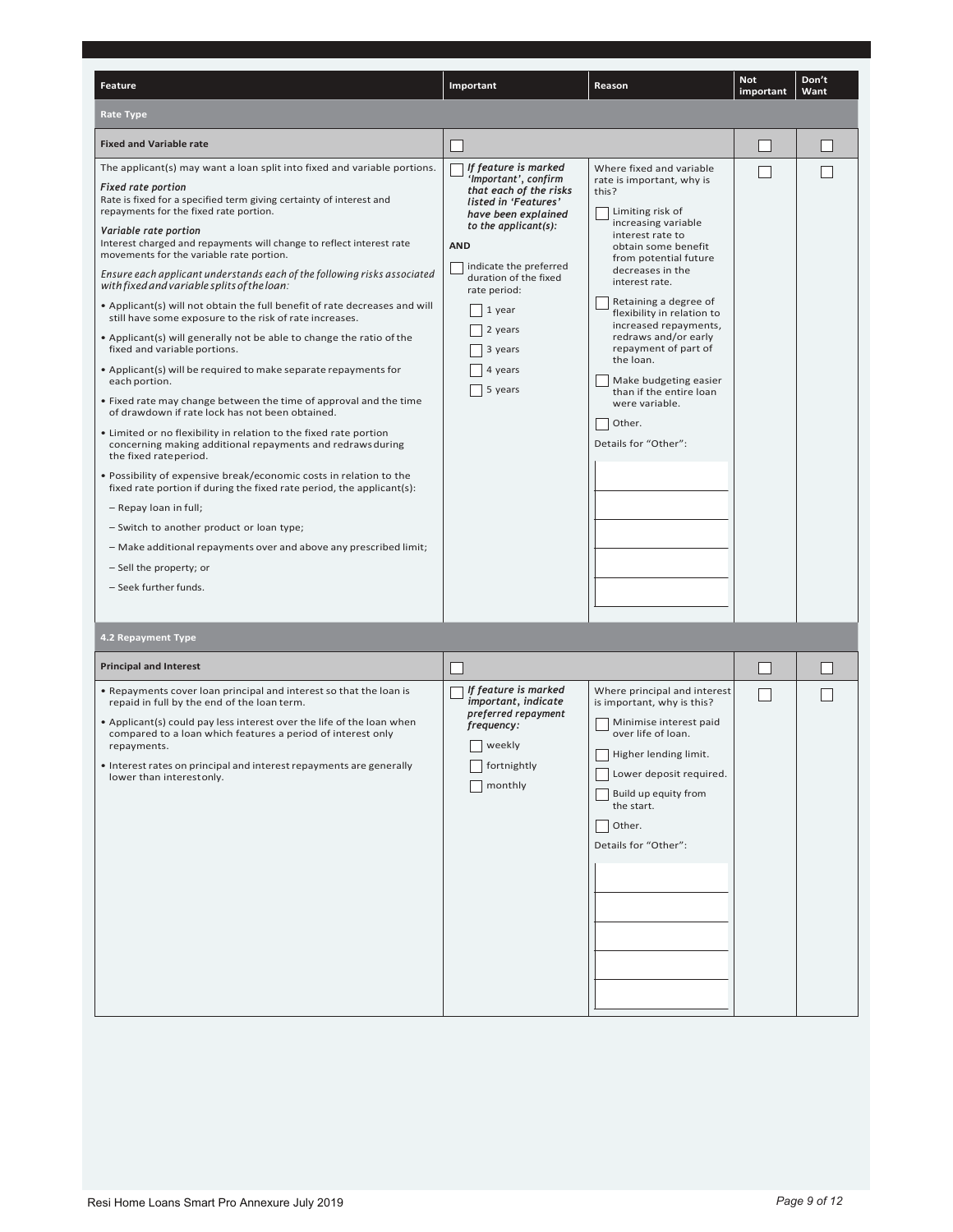| <b>Feature</b>                                                                                                                                                                                                                                                                                                                                                                                                                                                                                                                                                                                                                                                                                                                                                                                                                                                                                                                                               | Important                                                                                                                                                                                                                                                                                             | Reason                                                                                                                                                                                                                                                                                                                                                                                                                                                                                                                                                                                                                                                                                                                                                                                                                   | <b>Not</b><br>important | Don't<br>Want |
|--------------------------------------------------------------------------------------------------------------------------------------------------------------------------------------------------------------------------------------------------------------------------------------------------------------------------------------------------------------------------------------------------------------------------------------------------------------------------------------------------------------------------------------------------------------------------------------------------------------------------------------------------------------------------------------------------------------------------------------------------------------------------------------------------------------------------------------------------------------------------------------------------------------------------------------------------------------|-------------------------------------------------------------------------------------------------------------------------------------------------------------------------------------------------------------------------------------------------------------------------------------------------------|--------------------------------------------------------------------------------------------------------------------------------------------------------------------------------------------------------------------------------------------------------------------------------------------------------------------------------------------------------------------------------------------------------------------------------------------------------------------------------------------------------------------------------------------------------------------------------------------------------------------------------------------------------------------------------------------------------------------------------------------------------------------------------------------------------------------------|-------------------------|---------------|
| <b>Repayment Type</b>                                                                                                                                                                                                                                                                                                                                                                                                                                                                                                                                                                                                                                                                                                                                                                                                                                                                                                                                        |                                                                                                                                                                                                                                                                                                       |                                                                                                                                                                                                                                                                                                                                                                                                                                                                                                                                                                                                                                                                                                                                                                                                                          |                         |               |
| <b>Interest Only</b>                                                                                                                                                                                                                                                                                                                                                                                                                                                                                                                                                                                                                                                                                                                                                                                                                                                                                                                                         |                                                                                                                                                                                                                                                                                                       |                                                                                                                                                                                                                                                                                                                                                                                                                                                                                                                                                                                                                                                                                                                                                                                                                          |                         |               |
| Allows smaller payments during the interest only period enabling:<br>. Higher cash on hand for other purposes.<br>• Flexibility to manage cash flow.<br>• Smaller initial payments on investment home loans may serve a tax<br>purpose. Has the applicant(s) sought tax advice?<br>Ensure each applicant understands each of the following risks:<br>. Higher interest rates may apply to interest only loans.<br>• Interest only payments will not reduce the loan principal.<br>. Not repaying loan principal will result in the applicant paying more<br>interest over the loan term.<br>• After the end of the interest only period, principal and interest<br>repayments will be required and these will be higher than they<br>would have been if the loan had principal and interest repayments<br>throughout the loan term.<br>• The amount of equity that is built-up in the property securing the<br>loan will be less with an interest only loan. | If feature is marked<br>'Important', confirm<br>that each of the risks<br>listed in 'Features'<br>have been explained<br>to the applicant $(s)$ :<br><b>AND</b><br>indicate the preferred<br>duration of the interest<br>only period:<br>up to 1 year<br>1 to 3 years<br>3 to 5 years<br>5 years plus | Where interest only is<br>important, why is this?<br>Accommodate<br>temporary reduction in<br>income (e.g. parental<br>leave, changing<br>circumstances).<br>Accommodate<br>anticipated<br>non-recurring expense<br>item (e.g. education,<br>renovation/construction,<br>furniture).<br>Variable and<br>unpredictable income.<br>Recommendation<br>provided by an<br>independent financial<br>advisor/accountant.<br>Taxation or accounting<br>reasons (no tax advice<br>is being given),<br>including:<br>• Release funds for<br>investment purposes<br>(e.g. shares,<br>investment property,<br>super contributions)<br>• Priority is paying<br>off non-deductable<br>debts (this loan is for<br>investment purposes)<br>. Plan to convert to an<br>investment property<br>in future<br>Other.<br>Details for "Other": |                         |               |
| 4.3 Product Type                                                                                                                                                                                                                                                                                                                                                                                                                                                                                                                                                                                                                                                                                                                                                                                                                                                                                                                                             |                                                                                                                                                                                                                                                                                                       |                                                                                                                                                                                                                                                                                                                                                                                                                                                                                                                                                                                                                                                                                                                                                                                                                          |                         |               |
| Redraw                                                                                                                                                                                                                                                                                                                                                                                                                                                                                                                                                                                                                                                                                                                                                                                                                                                                                                                                                       |                                                                                                                                                                                                                                                                                                       |                                                                                                                                                                                                                                                                                                                                                                                                                                                                                                                                                                                                                                                                                                                                                                                                                          |                         |               |
| Allows applicant(s) to access extra repayments that they made over<br>and above the required minimum repayments.<br>Ensure each applicant understands each of the following risks:<br>• Lender may charge fees for each redraw.<br>. Each redraw may be subject to the lender's discretion.                                                                                                                                                                                                                                                                                                                                                                                                                                                                                                                                                                                                                                                                  | If feature is marked<br>'Important', confirm<br>that each of the risks<br>listed in 'Features'<br>have been explained<br>to the applicant $(s)$ :                                                                                                                                                     | Where having a redraw<br>feature is important, why<br>is this?<br>Flexibility to access<br>prepaid funds if<br>needed.<br>Other.<br>Details for "Other":                                                                                                                                                                                                                                                                                                                                                                                                                                                                                                                                                                                                                                                                 |                         |               |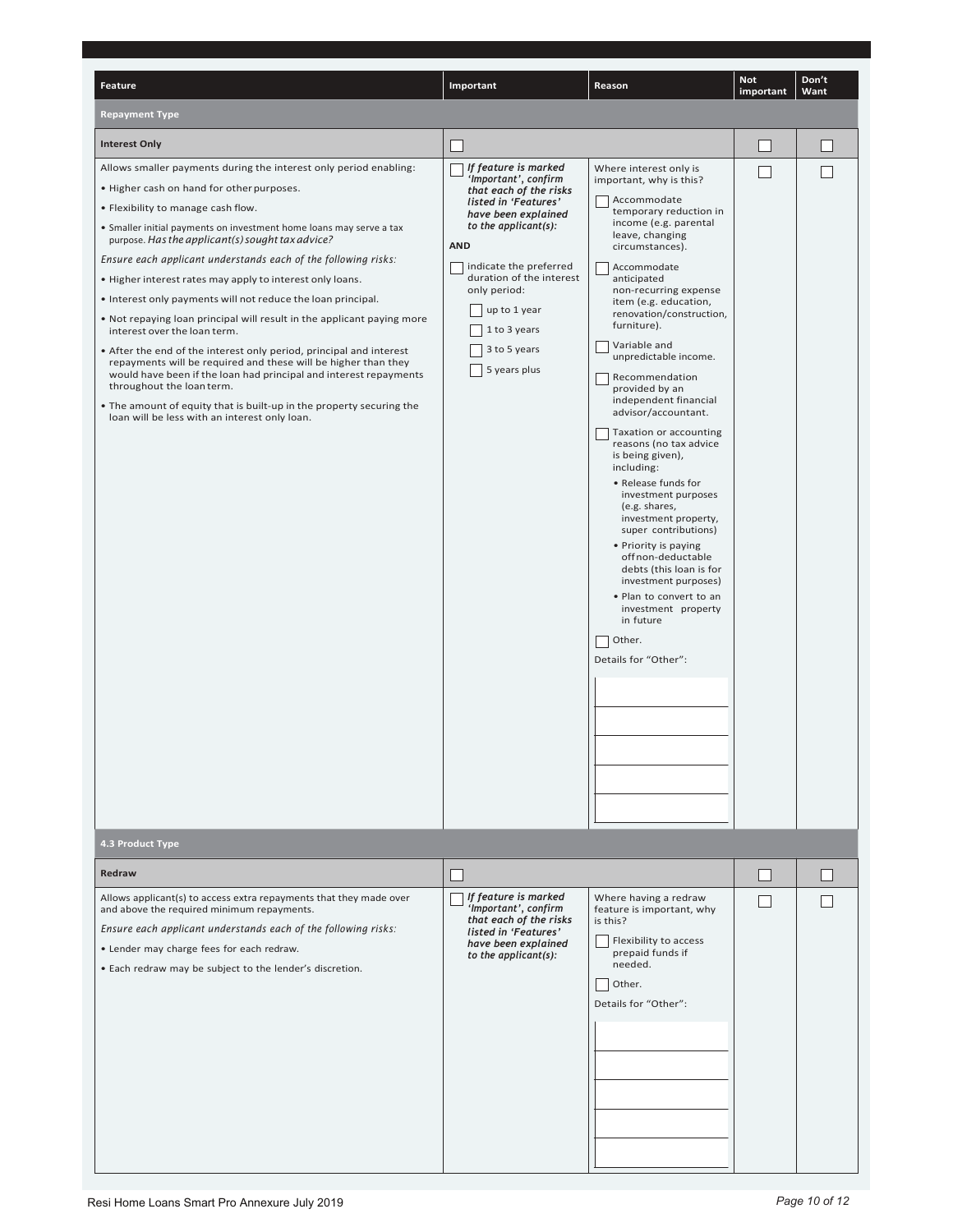#### **4.4 Conflicts between loan features**

4.4.1 Are there any conflicts between any of the loan features marked 'Important' in section 4. Loan Features

| $\mathbf{r}$<br>YΑς | NΩ |  |
|---------------------|----|--|
|---------------------|----|--|

If Yes:

4.4.2 Explain the conflicts to the applicant(s) and ask them to consider the priority of the loan features they identify as 'Important' so that the conflict can be resolved. Once this is done, set out those priorities and reasons for those priorities below.

4.5 Other

4.5.1 Do the applicant(s) have any other requirements and objectives not already stated which may affect whether the loan, for which they propose to apply, is suitable, including whether there are any particular personal circumstances of the applicant(s) not documented in any previous responses in this interview guide that are relevant to the loan features that have been identified as 'Important'?

#### **4.5.2 Co-borrower**

This section must be completed for each individual applicant when there is more than one applicant and they are applying for a new loan.

**Question 1** - Please ensure the co-borrower has confirmed one of the following:

**NOTE**: Substantial benefit includes where the applicant(s) acquire a reasonably proportionate legal or equitable interest in assets purchased with the loan funds, or a reasonable portion of the loans funds are used to repay their debts or other obligations owed by them.

| <b>Applicant 1</b>                                                          | <b>Applicant 2</b>                                                          |
|-----------------------------------------------------------------------------|-----------------------------------------------------------------------------|
| The applicant will receive a substantial benefit from the loan funds (being | The applicant will receive a substantial benefit from the loan funds (being |
| use of at least 25% or if more than four borrowers, an equal share of the   | use of at least 25% or if more than four borrowers, an equal share of the   |
| loan funds).                                                                | loan funds).                                                                |
| The applicant will not receive a substantial benefit from the loan funds    | The applicant will not receive a substantial benefit from the loan funds    |
| (being use of at least 25% or if more than four borrowers, an equal share   | (being use of at least 25% or if more than four borrowers, an equal share   |
| of the loan funds) and have confirmed they still want to proceed as a       | of the loan funds) and have confirmed they still want to proceed as a       |
| co-borrower.                                                                | co-borrower.                                                                |
| The applicant will not receive a substantial benefit from the loan funds    | The applicant will not receive a substantial benefit from the loan funds    |
| (being use of at least 25% or if more than four borrowers, an equal share   | (being use of at least 25% or if more than four borrowers, an equal share   |
| of the loan funds) and do not want to proceed.                              | of the loan funds) and do not want to proceed.                              |
|                                                                             |                                                                             |
| <b>Applicant 3</b>                                                          | <b>Applicant 4</b>                                                          |
| The applicant will receive a substantial benefit from the loan funds (being | The applicant will receive a substantial benefit from the loan funds (being |
| use of at least 25% or if more than four borrowers, an equal share of the   | use of at least 25% or if more than four borrowers, an equal share of the   |
| loan funds).                                                                | loan funds).                                                                |
| The applicant will not receive a substantial benefit from the loan funds    | The applicant will not receive a substantial benefit from the loan funds    |
| (being use of at least 25% or if more than four borrowers, an equal share   | (being use of at least 25% or if more than four borrowers, an equal share   |
| of the loan funds) and have confirmed they still want to proceed as a       | of the loan funds) and have confirmed they still want to proceed as a       |
| co-borrower.                                                                | co-borrower.                                                                |

Question 2 - (If first tick box was selected in Q1). Please confirm how the applicant will receive their substantial benefit. Please select one of the following:

| <b>Applicant 1</b>                                                                                                                                                                        | <b>Applicant 2</b>                                                                                                                                                                        |
|-------------------------------------------------------------------------------------------------------------------------------------------------------------------------------------------|-------------------------------------------------------------------------------------------------------------------------------------------------------------------------------------------|
| The applicant will acquire a legal or equitable interest of at least 25%<br>(or if more than four borrowers, an equal share) in assets purchased<br>with the loan funds.                  | The applicant will acquire a legal or equitable interest of at least 25%<br>(or if more than four borrowers, an equal share) in assets purchased<br>with the loan funds.                  |
| The applicant will use a share of at least 25% (or if there are more<br>than four borrowers, an equal share) of the loan funds to repay their<br>debts or other obligations owed by them. | The applicant will use a share of at least 25% (or if there are more<br>than four borrowers, an equal share) of the loan funds to repay their<br>debts or other obligations owed by them. |
| The applicant will use a share of at least 25% (or if there are more<br>than four borrowers, an equal share) of the loan funds for their benefit.                                         | The applicant will use a share of at least 25% (or if there are more<br>than four borrowers, an equal share) of the loan funds for their benefit.                                         |
| Please list details below:                                                                                                                                                                | Please list details below:                                                                                                                                                                |
|                                                                                                                                                                                           |                                                                                                                                                                                           |
|                                                                                                                                                                                           |                                                                                                                                                                                           |
|                                                                                                                                                                                           |                                                                                                                                                                                           |
|                                                                                                                                                                                           |                                                                                                                                                                                           |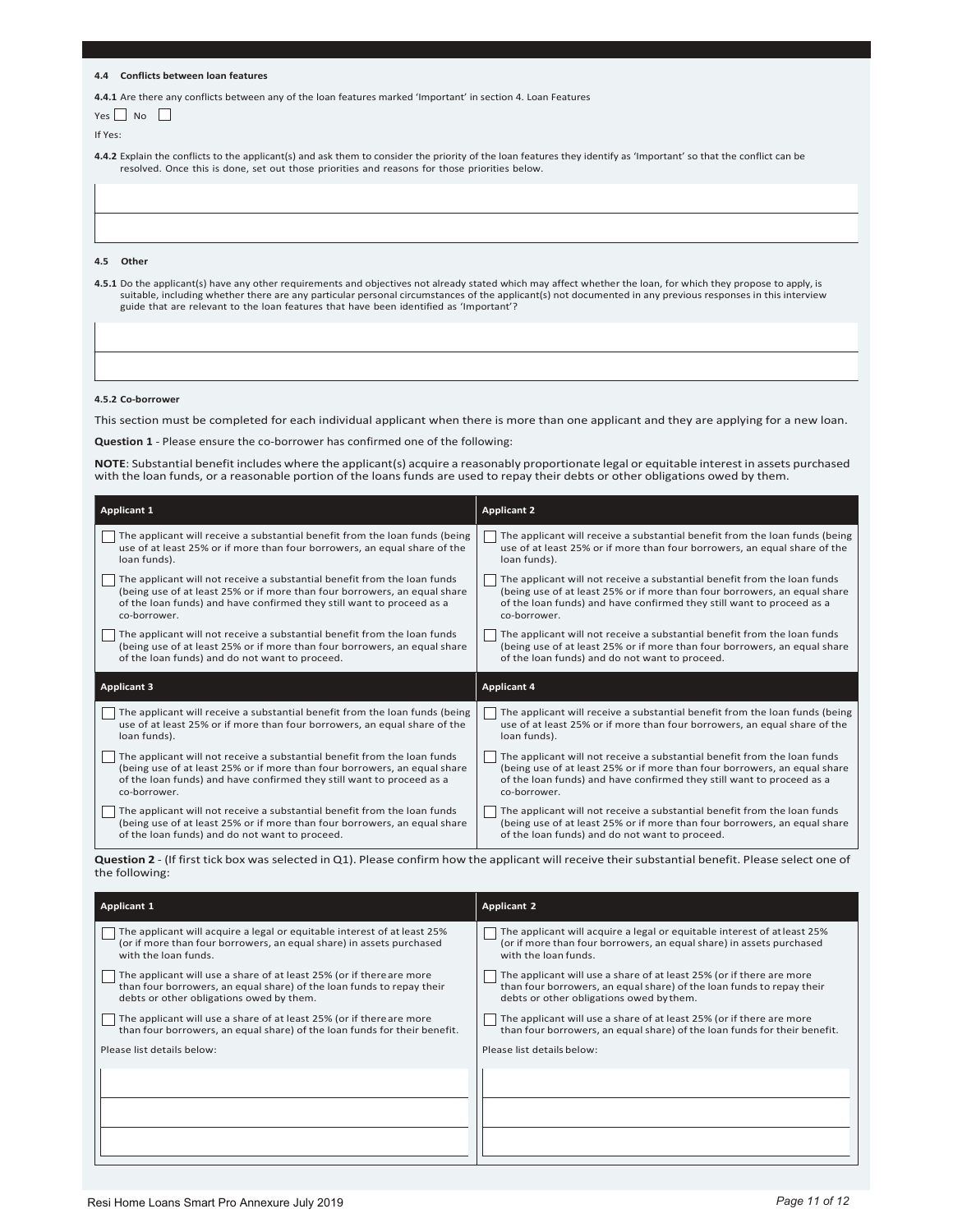| <b>Applicant 3</b>                                                                                                                                                                        | <b>Applicant 4</b>                                                                                                                                                                        |
|-------------------------------------------------------------------------------------------------------------------------------------------------------------------------------------------|-------------------------------------------------------------------------------------------------------------------------------------------------------------------------------------------|
| The applicant will acquire a legal or equitable interest of at least 25%<br>(or if more than four borrowers, an equal share) in assets purchased<br>with the loan funds.                  | The applicant will acquire a legal or equitable interest of at least 25%<br>(or if more than four borrowers, an equal share) in assets purchased<br>with the loan funds.                  |
| The applicant will use a share of at least 25% (or if there are more<br>than four borrowers, an equal share) of the loan funds to repay their<br>debts or other obligations owed by them. | The applicant will use a share of at least 25% (or if there are more<br>than four borrowers, an equal share) of the loan funds to repay their<br>debts or other obligations owed by them. |
| The applicant will use a share of at least 25% (or if there are more<br>than four borrowers, an equal share) of the loan funds for their benefit.                                         | The applicant will use a share of at least 25% (or if there are more<br>than four borrowers, an equal share) of the loan funds for their benefit.                                         |
| Please list details below:                                                                                                                                                                | Please list details below:                                                                                                                                                                |
|                                                                                                                                                                                           |                                                                                                                                                                                           |
| <b>Acknowledgement by Applicant(s)</b><br>4.6                                                                                                                                             |                                                                                                                                                                                           |
| I/We acknowledge that the information set out above accurately and fairly reflects the conversation I/we have had with the broker.                                                        |                                                                                                                                                                                           |

| Applicant 1 Full name   |      | Applicant 2 Fullname    |      |
|-------------------------|------|-------------------------|------|
|                         |      |                         |      |
| Signature (Applicant 1) | Date | Signature (Applicant 2) | Date |
| R                       |      |                         |      |
| Applicant 3 Full name   |      | Applicant 4 Full name   |      |
|                         |      |                         |      |
| Signature (Applicant 3) | Date | Signature (Applicant 4) | Date |
| ∞                       |      |                         |      |
|                         |      |                         |      |

#### **ACKNOWLEDGEMENT BY BROKER**

I acknowledge that I have asked all the above questions and notified the applicant(s) of the risks associated with their selected loan features, including the risks identified above.

Broker Full name

Signature (Broker)

ᅞ

| Date |  |  |  |
|------|--|--|--|
|      |  |  |  |
|      |  |  |  |
|      |  |  |  |

#### 4.7 Product Selection

Product selection needs to take place having regard to the outcome of the requirements and objectives' enquiries set out above. The broker must give a concise<br>narrative summary of the applicant(s) requirements and objectiv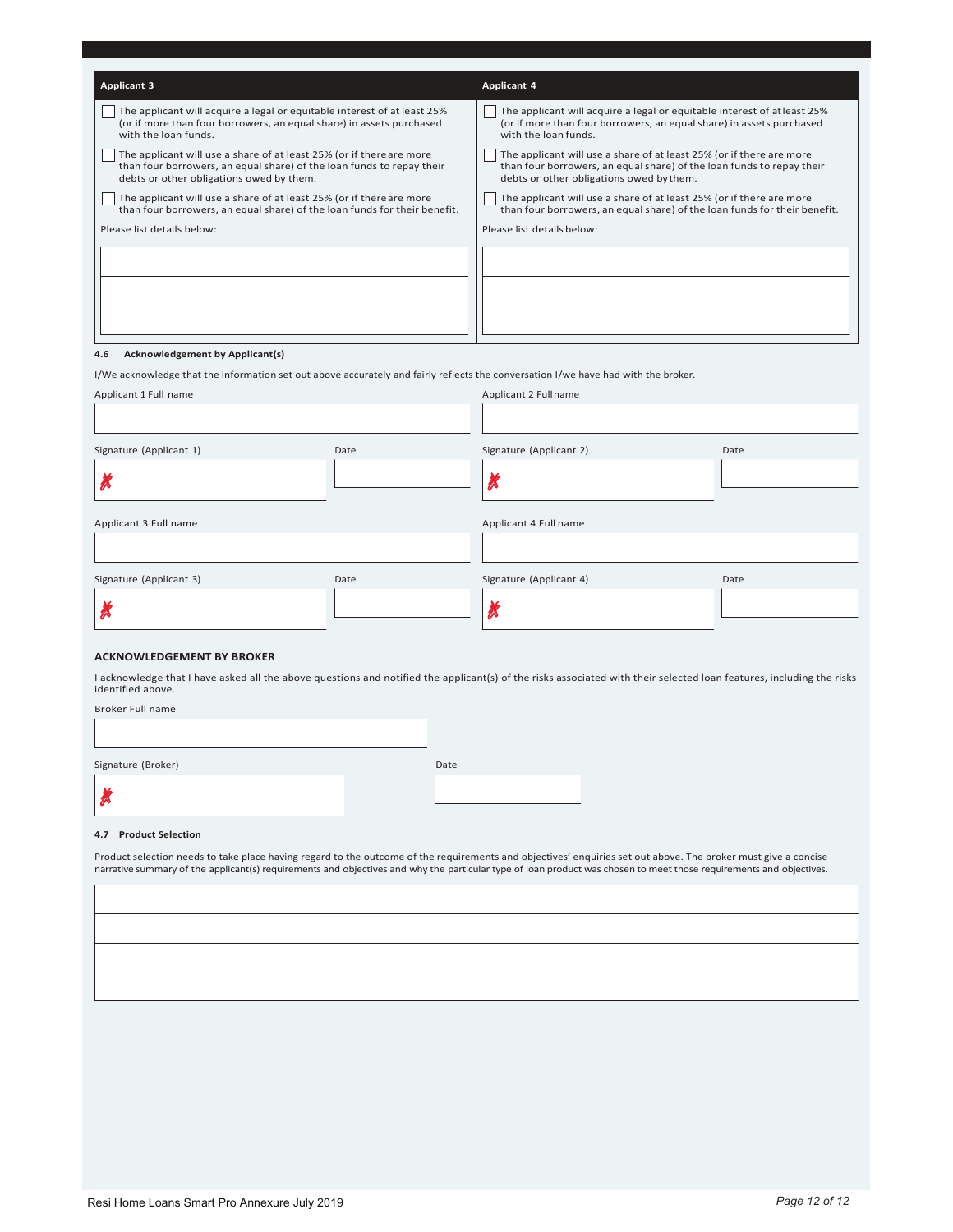# **Co-Borrower Acknowledgement**

## Customer may receive no substantial benefit from the loan

Please complete form in full in black or blue pen using CAPITAL LETTERS and √ where appropriate.

#### Please note: ALL SECTIONS of this form need to be completed.

| Loan amount/ Credit limit (Loan) | Loan Product | <b>Application Reference</b> |  |
|----------------------------------|--------------|------------------------------|--|
|                                  |              |                              |  |
| Your (Borrower's) full name      |              |                              |  |
|                                  |              |                              |  |
| Other Co-Borrower/s full name/s  |              |                              |  |
|                                  |              |                              |  |
|                                  |              |                              |  |
|                                  |              |                              |  |

#### Reasons why you want to be a Co-Borrower

You have applied to be a Co-Borrower for the Loan even though on the information that you have provided to us you may not receive a substantial benefit from it. This is for the following reason(s):

#### Tick all applicable boxes

The structure of the Loan is being determined in accordance with tax/ financial/ legal advice

We don't offer this type of Loan with the option of being a Guarantor (only a Co-Borrower)

Your joint incomes will service the Loan

Other. Please specify:

#### Acknowledgement

By signing below, in the absence of your Co-Borrower/s and in the presence of an independent adult witness, you freely, voluntarily and without pressure from your Co-Borrower/s or any other person, acknowledge the following:

#### 1. No substantial benefit

You want to be a borrower of the Loan, even though you may not receive a substantial benefit from the Loan.

#### 2. There are differences between being a Co-Borrower compared to a guarantor:

- (a) Co-Borrower liability
	- You understand that:
	- as a Co-Borrower, you may have to repay the entire amount owingyourself;
	- we do not have to ask any other Co-Borrower to repay before we ask you, or at the same time we askyou;<br>• this is because as a Co-Borrower, you and the other Co-Borrower/s are each individually and directly responsible fo problem with repayment of the loan, we may pursue all Co-Borrowers or any one of you individually for the amount owing; and
	- . in applying as Co-Borrower, you and your Co-Borrower/s have asked us to assess the Loan application on the basis that your joint incomes will service the Loan.
- (b) Guarantor liability

In comparison, a guarantor is someone who promises to repay money that is owed to us under a loan, if for some reason the borrower doesn't. If you were a guarantor instead of a borrower, we may be required to take steps against the borrower before we can enforce mortgages given by you or judgements against you.

A guarantor may be able to limit their liability in accordance with legislation. A guarantor may also be able to ask for contribution from the borrower/s and from other guarantors. The law generally provides other protections to guarantors that will not apply to you as a borrower.